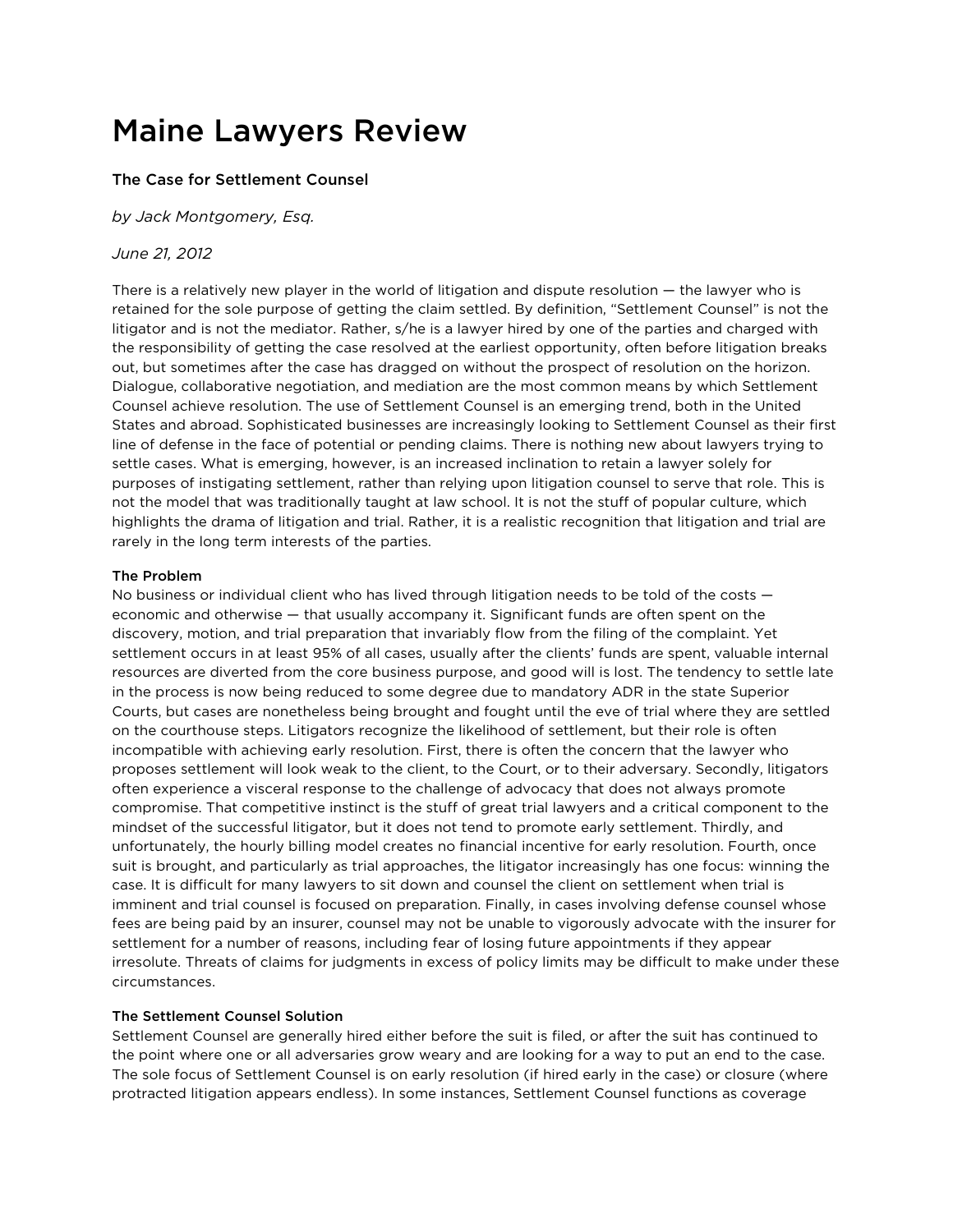counsel as well, engaging in arm-twisting if not threats to bring the insurance company's offer up to the point where the claim can be resolved. The advantage to the client is that Settlement Counsel has every incentive to resolve the claim without litigation, and with no compunction about taking aggressive positions with insurance companies that are also potential participants in the settlement discussions. The advantage to litigation counsel of having Settlement Counsel engaged is that s/he is not tarred with the perceived appearance of weakness or lack of resolve if the case is not settled, and is not distracted from trial preparation. Additionally, settlement Counsel can also assist the client's case manager in defending the settlement to the corporation's senior management or board. This does not mean that Settlement Counsel's job is to make unilateral concessions, or to run from litigation where a beneficial settlement cannot be achieved. In many instances, settlement is impossible or too costly for the client, or the emotional and tactical spiraling of the case has proceeded to the point where settlement is impossible. In fact, it is only after lawsuits have been filed —and after months of legal fees and effort that alternative dispute resolution (usually mediation) is required in the Maine Superior Courts. There is no standing requirement that mediation be undertaken in U.S. District Court in Maine. Thus, the employment of Settlement Counsel, using the dispute management model, will occur solely because informed parties who hire lawyers will see the wisdom of it.

#### Involving Settlement Counsel Early in the Process

I have served in the capacity of Settlement Counsel for several years in connection with large off-shore insurance and commercial claims and banks, working closely with a colleague in my firm. After a few successful and early outcomes, the clients 'concept of using lawyers changed. Rather than allowing disputes to spin out of control and then call in the lawyers when litigation was imminent, we are now engaged before the dispute even arises. We are able to sensitize the client to those situations where there is a substantial potential for conflict and litigation, and to become involved in the process at the outset. The earmarks for those situations are not difficult to identify, particularly in a business environment in which similar disputes tend to arise over time. In insurance cases (where we generally represent the insured party), we often work closely with adjusters, attempting to head off confrontations and misunderstandings. By arriving at an early consensus for a process to resolve differences, such as agreeing to a model for the computation of damages, we often avoid the posturing between the parties that can cause the settlement process to unravel and move forward collaboratively to a good and relatively prompt outcome for the client. In essence, the approach of Settlement Counsel is to understand the dynamics of the dispute and manage it. Settlement Counsel attempts to find strategies that will make settlement appear to the other party as a more favorable outcome than litigation, if not an inevitable outcome. It is often important for this process to begin early on. We have found that litigation often becomes inevitable when a disgruntled or threatened party puts itself into the hands of a lawyer who is wedded to the litigation model. Once this happens, discussions often become positional, with posturing on one side often triggering visceral and unproductive in-kind responses. Threats and counter-threats lead to increasing distance, mistrust, and misunderstanding between the parties. One side or the other ultimately feels compelled to file suit, often to preempt the other side from doing so. The Settlement Counsel model requires a very different mindset than the litigation model. The tone and consistency of communications requires great sensitivity to the context in which those communications are perceived by the non-client party. It is very easy for the process to go offtrack and tumble into litigation if care is not taken to avoid gratuitous posturing. None of this is intended to disparage the aggressive litigator role. There are many times when early settlement and collaboration are either impossible or unwarranted. And there will always be an important place for jury or bench trials as part of the dispute resolution spectrum. Skilled and aggressive litigators are essential in some cases, but in the experience of many of my clients, that is now the exception rather than the rule.

#### Smaller Fees Translate to Loyal Clients

There are some financial considerations for the lawyer that must be recognized. As a general rule, our overall fees as Settlement Counsel are far lower than they would be as litigation counsel. While the